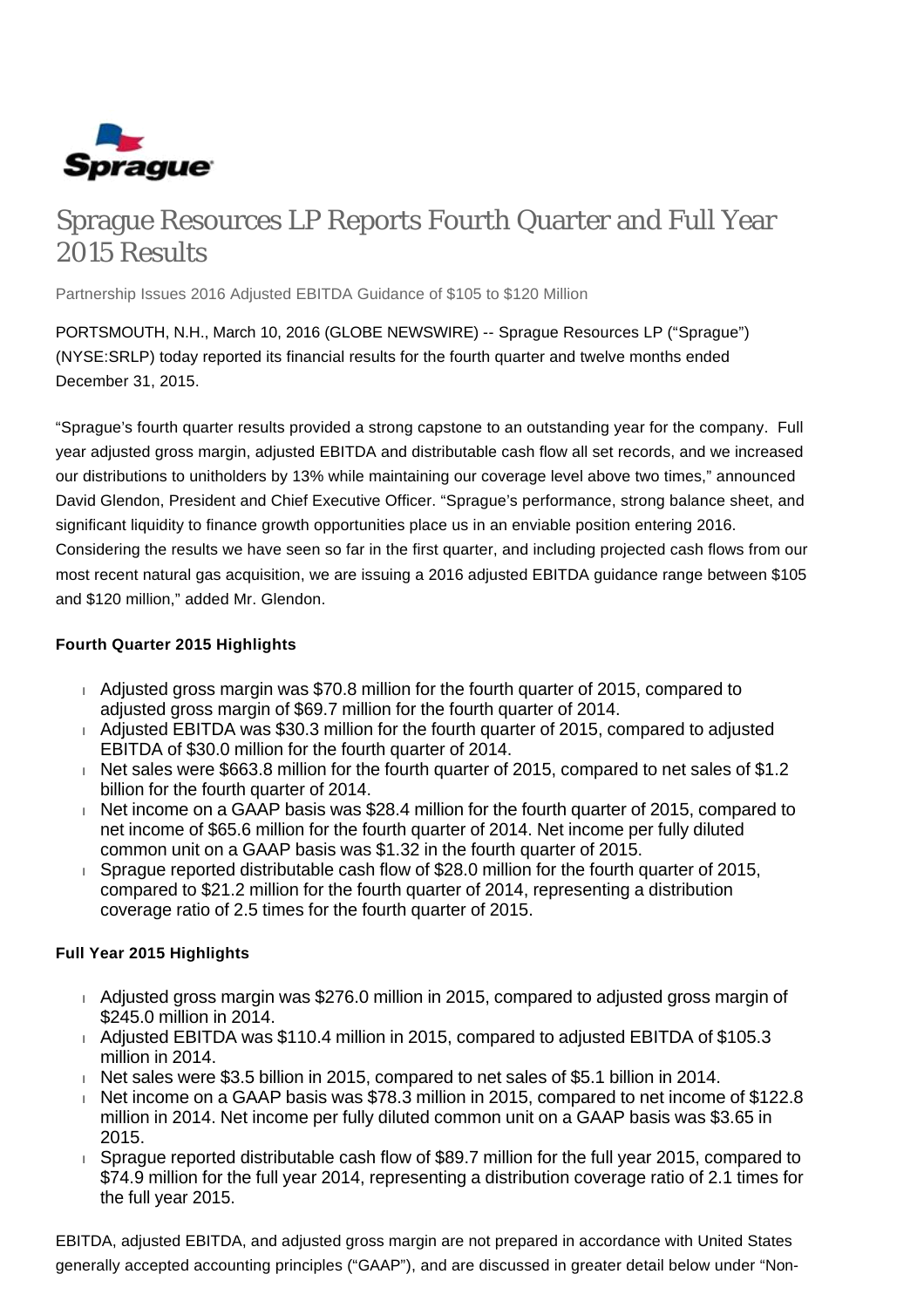GAAP Financial Measures." Readers should refer to the financial tables provided in this news release for reconciliation to the most comparable GAAP financial measures for the three and twelve months ended December 31, 2015.

# **Refined Products**

- Volumes in the Refined Products segment declined 20% to 381.1 million gallons in the fourth quarter of 2015, compared to 475.4 million gallons in the fourth quarter of 2014.
- Adjusted gross margin in the Refined Products segment increased \$2.2 million, or 5%, to \$46.3 million in the fourth quarter of 2015, compared to \$44.2 million in the fourth quarter of 2014.
- Volumes in the Refined Products segment increased 15.9 million gallons, or 1%, to 1.68 billion gallons in 2015 compared to 2014.
- Refined Products adjusted gross margin increased 17% to \$170.4 million in 2015, compared to \$146.0 million in 2014.

"Sprague's integrated supply and marketing business model delivered a 5% increase in adjusted gross margin for the fourth quarter, despite lower volumes brought on by warmer than normal weather in the Northeast," said Mr. Glendon. "Refined Products generated a record \$170.4 million in adjusted gross margin for the full year, as the late 2014 acquisition of the Castle business and Bronx terminal brought more distillate and fuel oil customers to Sprague."

# **Natural Gas**

- $\parallel$  Natural Gas segment volumes decreased 12% to 14.1 Bcf in the fourth quarter of 2015, compared to 16.2 Bcf in the fourth quarter of 2014.
- Natural Gas adjusted gross margin decreased \$2.5 million, or 19%, to \$10.4 million for the fourth quarter of 2015, compared to \$12.9 million for the fourth quarter of 2014.
- Volumes in the Natural Gas segment increased 2.5 Bcf, or 5%, to 56.9 Bcf in 2015 compared to 2014.
- $\overline{h}$  Natural Gas adjusted gross margin decreased 8% to \$51.0 million in 2015, compared to \$55.5 million in 2014.

"Warmer weather reduced sales volumes and opportunities to benefit from optimization of our supply portfolio in the fourth quarter. Despite the reduction in adjusted gross margin compared to the record level set in 2014, we continue to find opportunities for growth through acquisition and are successfully executing on our strategy of increasing the number of smaller size commercial and industrial customers we serve," reported Mr. Glendon.

# **Materials Handling**

- Materials Handling adjusted gross margin increased by \$0.7 million, or 7%, to \$11.7 million for the fourth quarter of 2015, compared to \$10.9 million for the fourth quarter of 2014.
- Materials Handling adjusted gross margin increased 21% to \$45.6 million in 2015 compared to \$37.8 million in 2014.

"Materials handling posted a 7% increase in adjusted gross margin over the fourth quarter of 2014 as customers took advantage of opportunities to access our terminals and increase inventories of dry bulk materials ahead of winter," said Mr. Glendon. "A full year of crude storage and handling revenues at Kildair, as well as an increased number of windmill component arrivals at Searsport drove adjusted gross margin to a record high \$45.6 million for the year."

On January 27, 2016, the Board of Directors of Sprague's general partner, Sprague Resources GP LLC,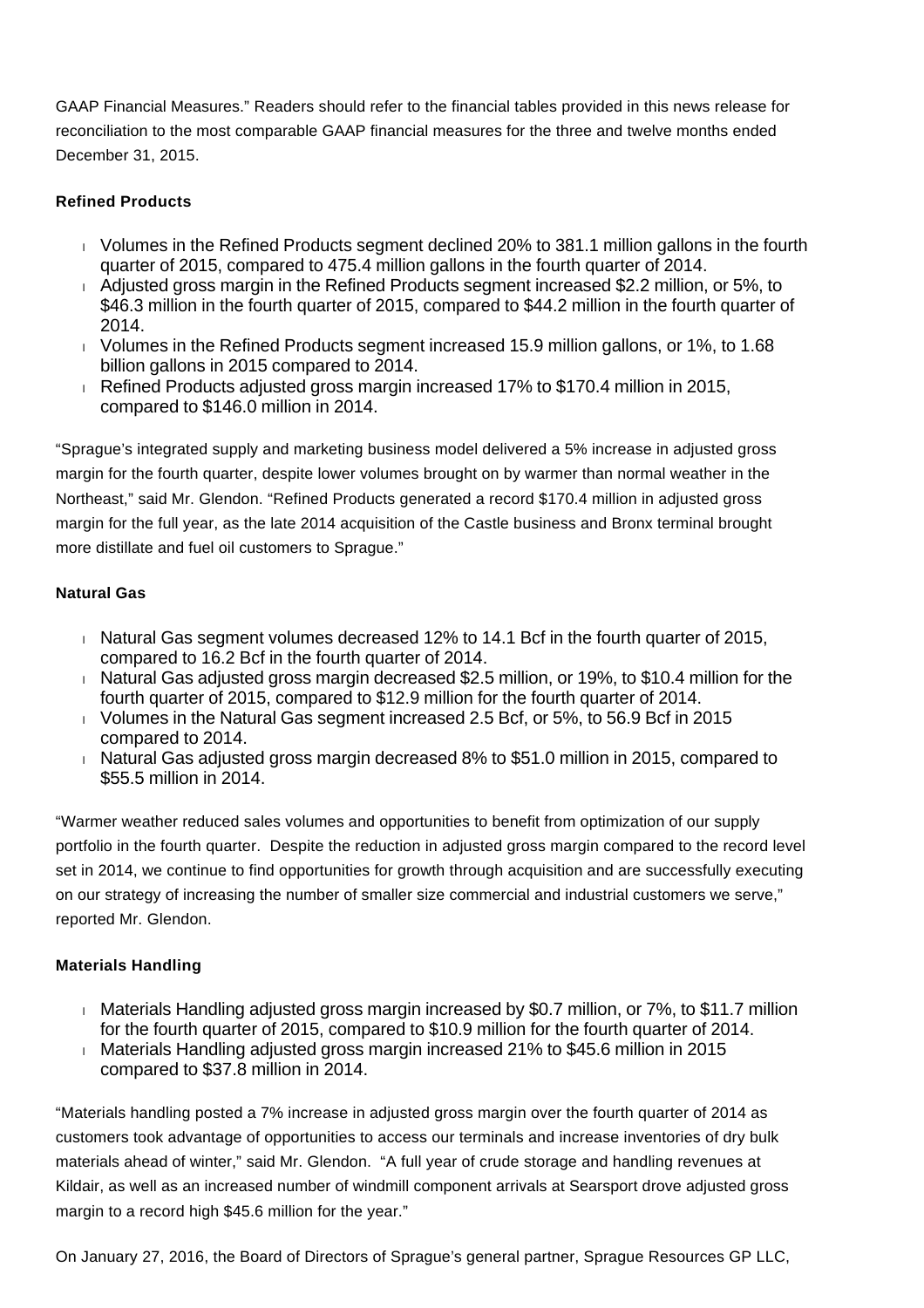announced its seventh consecutive distribution increase and approved a cash distribution of \$0.5175 per unit for the quarter ended December 31, 2015, representing a 3% increase over the distribution declared for the quarter ended September 30, 2015. The distribution was paid on February 12, 2016 to unitholders of record as of the close of business on February 9, 2016.

## **Amendment to Credit Agreement**

Sprague has finalized a concerted effort with our syndicate lenders to increase the liquidity available under our acquisition line by \$150 million, increasing our total acquisition facility from \$400 million to \$550 million. Upon the closing of the amendment, which is anticipated over the next 1-2 days, we will provide additional detail on the increase and various amendment items.

## **Sprague Resources LP Schedule K-1s Now Available**

Sprague has finalized 2015 tax packages for its unitholders, including Schedule K-1 and made available via Sprague's website at www.spragueenergy.com under "Investor Relations > K-1 Tax Information". The tax packages will be mailed by March 16, 2016. For additional information, unitholders may call 855-521-8150 Monday through Friday from 8:00 AM to 5:00 PM CDT, or visit www.taxpackagesupport.com/SRLP.

## **Financial Results Conference Call**

Management will review Sprague's fourth quarter 2015 financial results in a teleconference call for analysts and investors today, March 10, 2016.

Date and Time: March 10, 2016 at 1:00 PM ET Dial-in numbers: (866) 516-2130 (U.S. and Canada) (678) 509-7612 (International) Participation Code: 53862018

The conference call may also be accessed live by a webcast available on the "Investor Relations" page of Sprague's website at [www.spragueenergy.com](http://www.spragueenergy.com/) and will be archived on the website for one year.

#### **About Sprague Resources LP**

Sprague Resources LP is a master limited partnership engaged in the purchase, storage, distribution and sale of refined petroleum products and natural gas. Sprague also provides storage and handling services for a broad range of materials.

#### **Non-GAAP Financial Measures**

EBITDA, adjusted EBITDA, and adjusted gross margin are used as supplemental financial measures by management and external users of Sprague's financial statements, such as investors, commercial banks, trade suppliers and research analysts, to assess:

- The financial performance of Sprague's assets, operations and return on capital without regard to financing methods, capital structure or historical cost basis;
- $\overline{1}$ . The ability of Sprague's assets to generate cash sufficient to pay interest on its indebtedness and make distributions to its equity holders;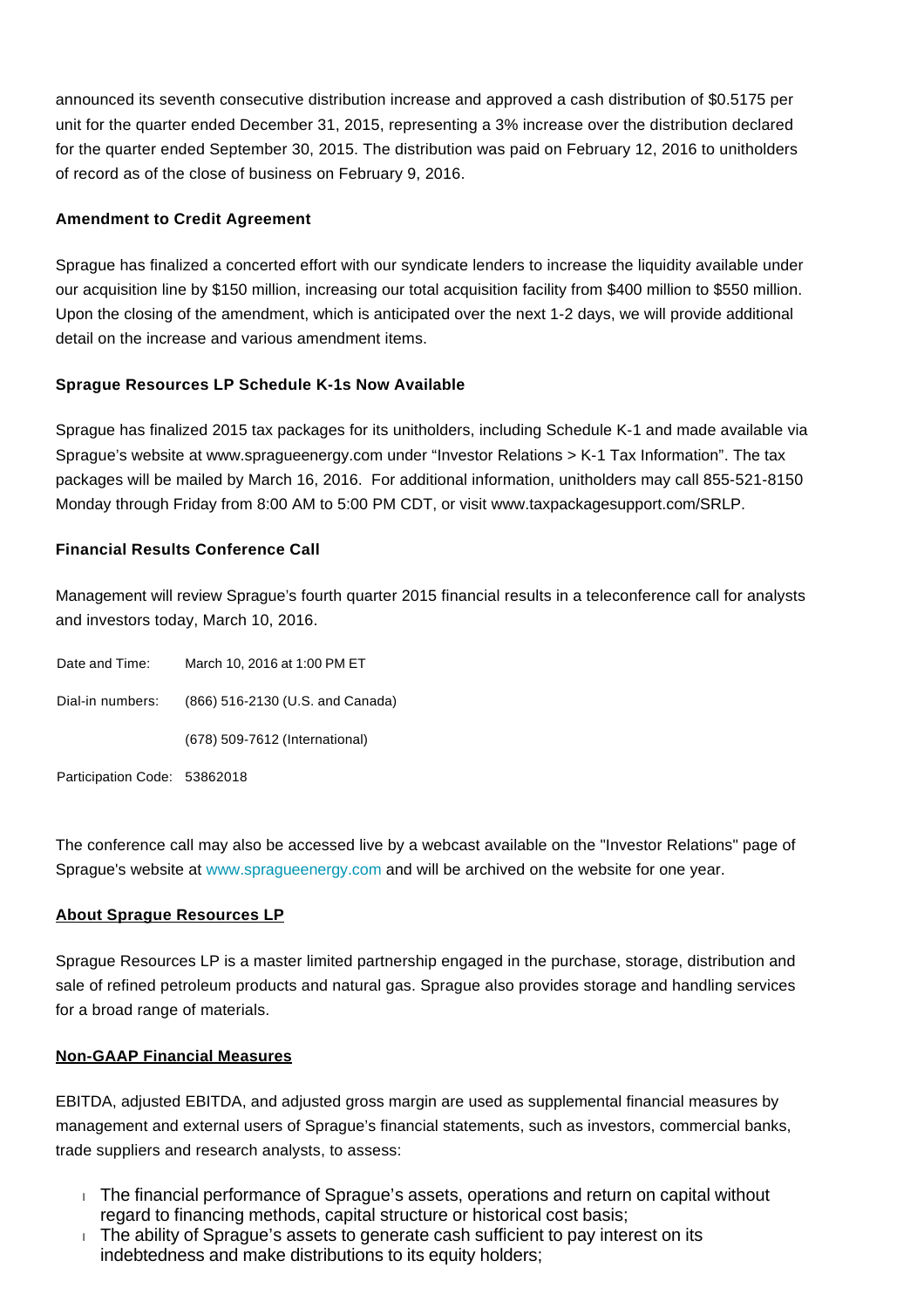- $\overline{1}$  The viability of acquisitions and capital expenditure projects;
- The market value of its inventory and natural gas transportation contracts for financial reporting to its lenders, as well as for borrowing base purposes; and
- Repeatable operating performance that is not distorted by non-recurring items or market volatility.

Sprague defines EBITDA as net income before interest, income taxes, depreciation and amortization. Sprague defines adjusted EBITDA as EBITDA increased by unrealized hedging losses and decreased by unrealized hedging gains, in each case with respect to refined products and natural gas inventory, prepaid forward contracts and natural gas transportation contracts.

Sprague defines adjusted gross margin as net sales less cost of products sold (exclusive of depreciation and amortization) increased by unrealized hedging losses and decreased by unrealized hedging gains, in each case with respect to refined products and natural gas inventory, prepaid forward contracts and natural gas transportation contracts.

EBITDA, adjusted EBITDA, and adjusted gross margin are not prepared in accordance with GAAP. These measures should not be considered as alternatives to net income, income from operations, cash flows from operating activities or any other measure of financial performance or liquidity presented in accordance with GAAP.

# **Forward Looking Statements**

This press release may include forward-looking statements. These forward-looking statements involve risks and uncertainties and other factors that are difficult to predict and many of which are beyond management's control. Although Sprague believes that the assumptions underlying these statements are reasonable, investors are cautioned that such forward-looking statements are inherently uncertain and involve risks that may affect our business prospects and performance causing actual results to differ from those discussed in the foregoing release. Such risks and uncertainties include, by way of example and not of limitation: increased competition for our products or services; changes in supply or demand for our products; changes in operating conditions and costs; changes in the level of environmental remediation spending; potential equipment malfunction; potential labor issues; the legislative or regulatory environment; terminal construction/repair delays; nonperformance by major customers or suppliers; and political and economic conditions, including the impact of potential terrorist acts and international hostilities. These and other applicable risks and uncertainties have been described more fully in Sprague's most recent Annual Report on Form 10-K filed with the U.S. Securities and Exchange Commission ("SEC") on March 16, 2015, and in our subsequent Form 10-Q filing for the quarter ended September 30, 2015, as well as Form 8-K and other documents filed with the SEC. Sprague undertakes no obligation and does not intend to update any forward-looking statements to reflect new information or future events. You are cautioned not to place undue reliance on these forward-looking statements, which speak only as of the date of this press release.

(Financial Tables Below)

## **Sprague Resources LP**

# **Volume, Net Sales and Adjusted Gross Margin by Segment Three Months and Twelve Months Ended December 31, 2015 and 2014**

**(unaudited) (unaudited)**

|      |         | Three Months Ended December Twelve Months Ended December |         |  |  |  |  |  |
|------|---------|----------------------------------------------------------|---------|--|--|--|--|--|
|      | -31.    | -31.                                                     |         |  |  |  |  |  |
| 2015 | 2014(1) | 2015                                                     | 2014(1) |  |  |  |  |  |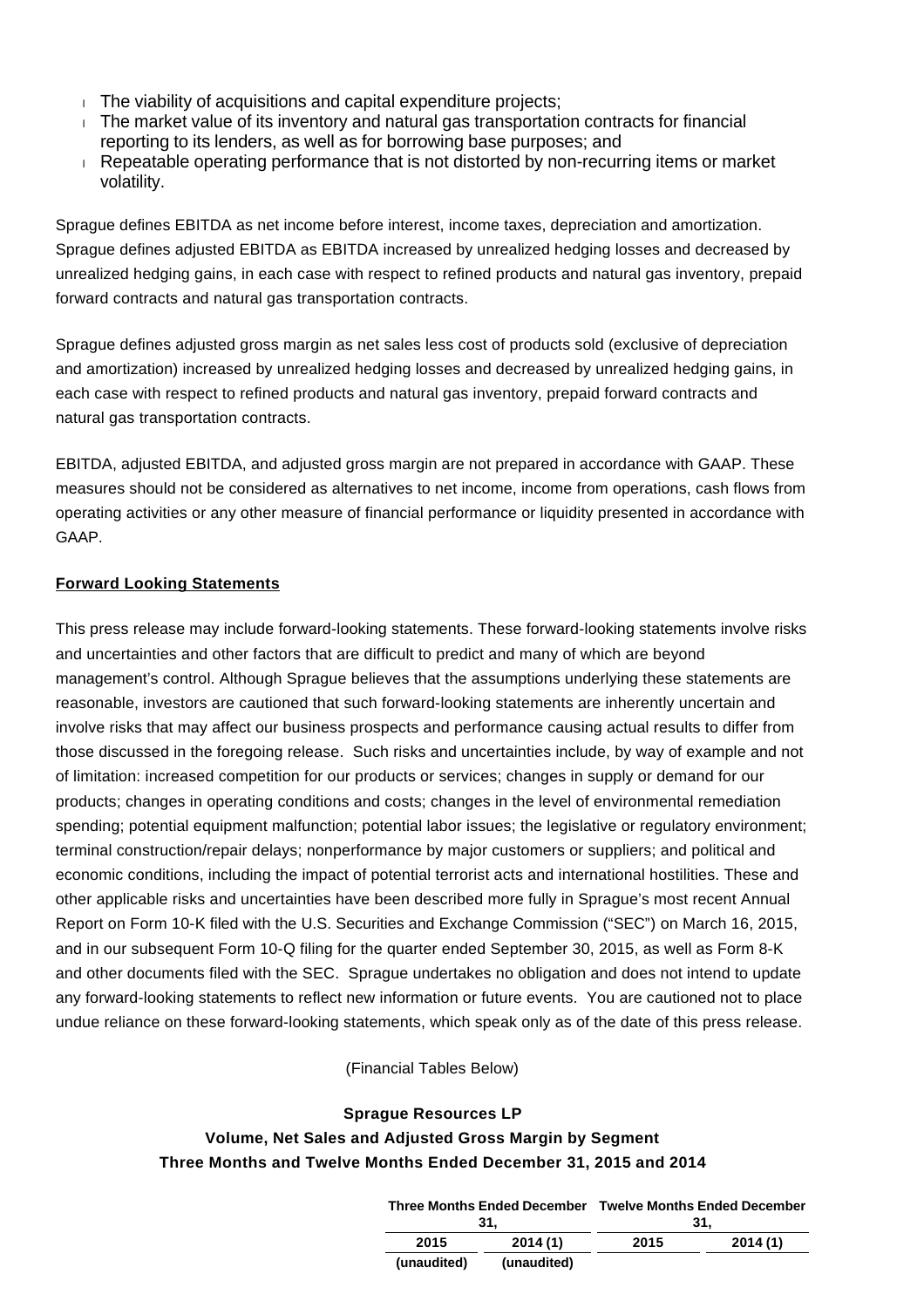**Volumes:** Refined products (gallons) 381,066 475,398 1,684,158 1,668,240 Natural gas (MMBtus) 14,147 16,166 56,894 54,430 Materials handling (short tons)  $807$  703 2,666 2,663 Materials handling (gallons) **79,296** 96,474 266,280 309,834 **Net Sales:** Refined products **8 564,523 \$ 1,076,410 \$ 3,063,858 \$ 4,650,871** Natural gas 81,648 104,926 347,453 359,984 Materials handling 11,665 10,908 45,570 37,776 Other operations 6,955 5,955 5,750 25,033 21,131 Total net sales \$ 663,791 \$ 1,197,994 \$ 3,481,914 \$ 5,069,762 **Adjusted Gross Margin:** Refined products \$ 46,347 \$ 44,153 \$ 170,448 \$ 146,021 Natural gas 10,448 12,922 51,004 55,536 Materials handling 11,665 10,925 45,564 37,811 Other operations 6,599 **2,338** 1,660 8,986 5,599 Total adjusted gross margin \$ 70,798 \$ 69,660 \$ 276,002 \$ 244,967 **Calculation of Adjusted Gross Margin: (2)** Total net sales 663,791 \$ 663,791 \$ 1,197,994 \$ 3,481,914 \$ 5,069,762 Cost of products sold (exclusive of depreciation and amortization) (583,955) (1,076,155) (3,188,924) (4,755,031) Add: unrealized (gain) loss on inventory (3,023) 241 2,079 (11,070) Add: unrealized loss on prepaid forward contracts 380 – 2,628 Add: unrealized gain on natural gas transportation contracts (6,395) (52,420) (21,695) (58,694) Total adjusted gross margin  $$70,798 \quad $69,660 \quad $276,002 \quad $244,967$ 

- 1) On December 9, 2014, the Partnership acquired all of the equity interests in Kildair through the acquisition of the equity interests of Kildair's parent Sprague Canadian Properties LLC. As the acquisition of Kildair by the Partnership represents a transfer of entities under common control, the Consolidated Financial Statements for the three and twelve months ended December 31, 2014, and related information presented herein have been recast by including the historical financial results of Kildair for all periods that were under common control.
- 2) Adjusted gross margin is defined as net sales less cost of products sold (exclusive of depreciation and amortization) increased by unrealized hedging losses and decreased by unrealized hedging gains, in each case with respect to refined products and natural gas inventory, prepaid forward contracts and natural gas transportation contracts.

# **Sprague Resources LP Summary Unaudited Financial Data Three Months and Twelve Months Ended December 31, 2015 and 2014**

|                                                                       |                                                     | <b>Three Months Ended December</b><br>31, |    |           | <b>Twelve Months Ended December</b><br>31, |           |         |           |  |  |  |
|-----------------------------------------------------------------------|-----------------------------------------------------|-------------------------------------------|----|-----------|--------------------------------------------|-----------|---------|-----------|--|--|--|
|                                                                       |                                                     | 2015                                      |    | 2014(1)   | 2015                                       |           | 2014(1) |           |  |  |  |
|                                                                       | (\$ in thousands, except unit and per unit amounts) |                                           |    |           |                                            |           |         |           |  |  |  |
| <b>Statement of Operations Data:</b>                                  |                                                     |                                           |    |           |                                            |           |         |           |  |  |  |
| Net sales                                                             | \$                                                  | 663,791                                   | \$ | 1,197,994 | \$                                         | 3,481,914 | \$.     | 5,069,762 |  |  |  |
| Operating costs and expenses:                                         |                                                     |                                           |    |           |                                            |           |         |           |  |  |  |
| Cost of products sold (exclusive of depreciation<br>and amortization) |                                                     | 583,955                                   |    | 1,076,155 |                                            | 3,188,924 |         | 4,755,031 |  |  |  |
| Operating expenses                                                    |                                                     | 17,074                                    |    | 16,395    |                                            | 71,468    |         | 62,993    |  |  |  |
| Selling, general and administrative                                   |                                                     | 23,210                                    |    | 22,963    |                                            | 94,403    |         | 76,420    |  |  |  |
| Depreciation and amortization                                         |                                                     | 4,977                                     |    | 5,167     |                                            | 20,342    |         | 17,625    |  |  |  |
| Total operating costs and expenses                                    |                                                     | 629,216                                   |    | 1,120,680 |                                            | 3,375,137 |         | 4,912,069 |  |  |  |
| Operating income                                                      |                                                     | 34,575                                    |    | 77,314    |                                            | 106,777   |         | 157,693   |  |  |  |
| Other (expense) income                                                |                                                     | (216)                                     |    | (288)     |                                            | 298       |         | (288)     |  |  |  |
| Interest income                                                       |                                                     | 89                                        |    | 169       |                                            | 456       |         | 569       |  |  |  |
| Interest expense                                                      |                                                     | (6, 743)                                  |    | (8, 104)  |                                            | (27, 367) |         | (29, 651) |  |  |  |
| Income before income taxes                                            |                                                     | 27.705                                    |    | 69.091    |                                            | 80.164    |         | 128.323   |  |  |  |

#### **(\$ and volumes in thousands)**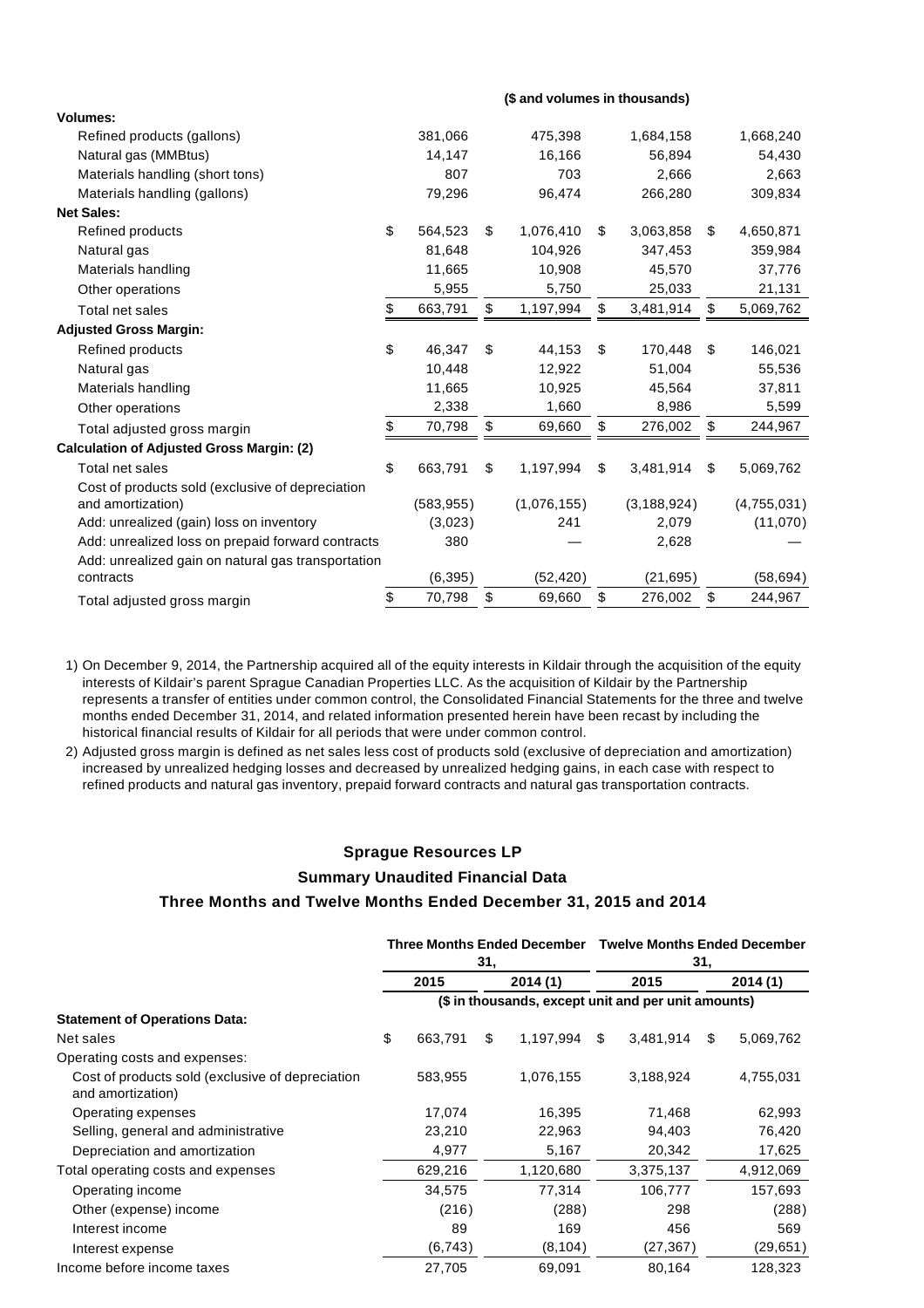| Income tax (benefit) provision                                |            | 674        |               | (3,503)    | (1, 816)      |    | (5,509)    |  |
|---------------------------------------------------------------|------------|------------|---------------|------------|---------------|----|------------|--|
| <b>Net income</b>                                             |            | 28,379     |               | 65,588     | 78,348        |    | 122,814    |  |
| Add/(deduct):                                                 |            |            |               |            |               |    |            |  |
| Income attributable to Kildair                                |            |            |               | (1, 977)   |               |    | (4,080)    |  |
| Incentive distributions declared                              | (167)      |            |               |            | (321)         |    |            |  |
| Limited partners' interest in net income                      | \$         | 28,212     | \$            | 63,611     | \$<br>78,027  | \$ | 118,734    |  |
| Net income per limited partner unit:                          |            |            |               |            |               |    |            |  |
| Common - basic                                                | \$         | 1.34       | \$            | 3.13       | \$<br>3.71    | \$ | 5.88       |  |
| Common - diluted                                              | \$         | 1.32       | \$            | 3.07       | \$<br>3.65    | \$ | 5.84       |  |
| Subordinated - basic and diluted                              | \$         | 1.34       | \$            | 3.13       | \$<br>3.71    | \$ | 5.88       |  |
| Units used to compute net income per limited partner<br>unit: |            |            |               |            |               |    |            |  |
| Common - basic                                                |            | 11,007,220 |               | 10,271,010 | 10,975,941    |    | 10,131,928 |  |
| Common - diluted                                              | 11,187,570 |            | 10,453,910    |            | 11,141,333    |    | 10,195,566 |  |
| Subordinated - basic and diluted                              | 10,071,970 |            | 10,071,970    |            | 10,071,970    |    | 10,071,970 |  |
| <b>Reconciliation of net income to adjusted EBITDA:</b>       |            |            |               |            |               |    |            |  |
| <b>Net income</b>                                             | \$         | 28,379     | \$            | 65,588     | \$<br>78,348  | \$ | 122,814    |  |
| Add/(deduct):                                                 |            |            |               |            |               |    |            |  |
| Interest expense, net                                         |            | 6,654      |               | 7,935      | 26,911        |    | 29,082     |  |
| Tax (benefit) provision                                       |            | (674)      |               | 3,503      | 1,816         |    | 5,509      |  |
| Depreciation and amortization                                 |            | 4,977      |               | 5,167      | 20,342        |    | 17,625     |  |
| EBITDA (2)                                                    | \$         | 39,336     | $\mathfrak s$ | 82,193     | \$<br>127,417 | \$ | 175,030    |  |
| Add: unrealized (gain) loss on inventory                      |            | (3,023)    |               | 241        | 2,079         |    | (11,070)   |  |
| Add: unrealized loss on prepaid forward contracts             |            | 380        |               |            | 2,628         |    |            |  |
| Add: unrealized gain on natural gas transportation            |            |            |               |            |               |    |            |  |
| contracts                                                     |            | (6, 395)   |               | (52, 420)  | (21, 695)     |    | (58, 694)  |  |
| <b>Adjusted EBITDA (3)</b>                                    | \$         | 30,298     | \$            | 30,014     | \$<br>110,429 | \$ | 105,266    |  |

1) On December 9, 2014, the Partnership acquired all of the equity interests in Kildair through the acquisition of the equity interests of Kildair's parent Sprague Canadian Properties LLC. As the acquisition of Kildair by the Partnership represents a transfer of entities under common control, the Consolidated Financial Statements for the three and twelve months ended December 31, 2014, and related information presented herein have been recast by including the historical financial results of Kildair for all periods that were under common control.

2) EBITDA represents net income before interest, income taxes, depreciation and amortization.

3) Adjusted EBITDA represents EBITDA increased by unrealized hedging losses and decreased by unrealized hedging gains, in each case with respect to refined products and natural gas inventory, prepaid forward contracts and natural gas transportation contracts.

#### **Sprague Resources LP**

# **Reconciliation of Adjusted EBITDA to Distributable Cash Flow Three Months and Twelve Months Ended December 31, 2015 and 2014**

|                                                                  | <b>Three Months Ended</b><br>December 31, |             |                   |             |      | <b>Twelve Months Ended</b><br>December 31, |         |             |  |  |
|------------------------------------------------------------------|-------------------------------------------|-------------|-------------------|-------------|------|--------------------------------------------|---------|-------------|--|--|
|                                                                  |                                           | 2015        | 2014(1)           |             | 2015 |                                            | 2014(1) |             |  |  |
|                                                                  |                                           | (unaudited) |                   | (unaudited) |      | (unaudited)                                |         | (unaudited) |  |  |
|                                                                  |                                           |             | (\$ in thousands) |             |      |                                            |         |             |  |  |
| Reconciliation of adjusted EBITDA to distributable cash<br>flow: |                                           |             |                   |             |      |                                            |         |             |  |  |
| <b>Adjusted EBITDA (2)</b>                                       | \$                                        | 30.298      | S                 | 30.014      | \$.  | 110.429                                    | \$.     | 105,266     |  |  |
| Add/(deduct):                                                    |                                           |             |                   |             |      |                                            |         |             |  |  |
| Cash interest expense, net                                       |                                           | (5,771)     |                   | (6,687)     |      | (23,359)                                   |         | (24, 265)   |  |  |
| Cash taxes                                                       |                                           | 49          |                   | (1,350)     |      | (1,668)                                    |         | (3,042)     |  |  |
| Maintenance capital expenditures                                 |                                           | (1,689)     |                   | (4,231)     |      | (8, 855)                                   |         | (8,290)     |  |  |
| Elimination of expense relating to incentive compensation        |                                           |             |                   |             |      |                                            |         |             |  |  |
| and directors fees expected to be paid in common units           |                                           | 3,206       |                   | 2,915       |      | 8,437                                      |         | 8,182       |  |  |
| Other                                                            |                                           | 1,866       |                   | 4,711       |      | 4,701                                      |         | 6,102       |  |  |
| Eliminate the effects of Kildair (3)                             |                                           |             |                   | (4,206)     |      |                                            |         | (9,056)     |  |  |
| Distributable cash flow                                          |                                           | 27,959      | \$.               | 21,166      | S    | 89,685                                     | \$      | 74,897      |  |  |